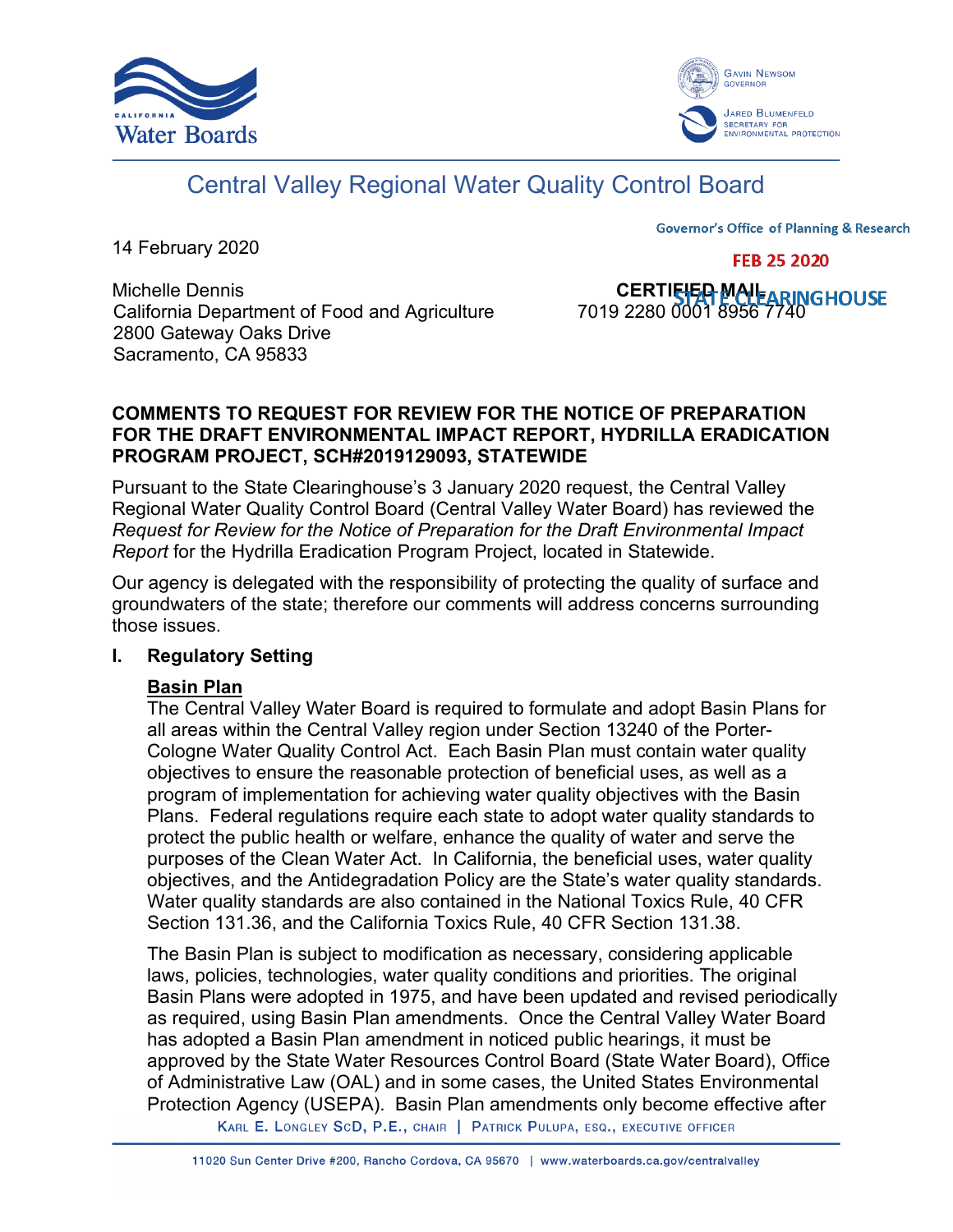they have been approved by the OAL and in some cases, the USEPA. Every three (3) years, a review of the Basin Plan is completed that assesses the appropriateness of existing standards and evaluates and prioritizes Basin Planning issues. For more information on the *Water Quality Control Plan for the Sacramento and San Joaquin River Basins*, please visit our website:

[http://www.waterboards.ca.gov/centralvalley/water\\_issues/basin\\_plans/](http://www.waterboards.ca.gov/centralvalley/water_issues/basin_plans/)

## **Antidegradation Considerations**

All wastewater discharges must comply with the Antidegradation Policy (State Water Board Resolution 68-16) and the Antidegradation Implementation Policy contained in the Basin Plan. The Antidegradation Implementation Policy is available on page 74 at:

https://www.waterboards.ca.gov/centralvalley/water\_issues/basin\_plans/sacsjr\_201 805.pdf

In part it states:

*Any discharge of waste to high quality waters must apply best practicable treatment or control not only to prevent a condition of pollution or nuisance from occurring, but also to maintain the highest water quality possible consistent with the maximum benefit to the people of the State.*

*This information must be presented as an analysis of the impacts and potential impacts of the discharge on water quality, as measured by background concentrations and applicable water quality objectives.*

The antidegradation analysis is a mandatory element in the National Pollutant Discharge Elimination System and land discharge Waste Discharge Requirements (WDRs) permitting processes. The environmental review document should evaluate potential impacts to both surface and groundwater quality.

## **II. Permitting Requirements**

## **Pesticide Discharge Permits**

If the proposed project involves the application of pesticides at, near, or over waters of the United States that could result in the discharge of pollutants, the proposed project will require coverage under one or more of the State Water Resources Control Board (State Water Board) National Pollutant Discharge Elimination System (NPDES) Pesticide Permits. For more information regarding the Pesticides Permits, visit the State Water Board website at:

https://www.waterboards.ca.gov/water\_issues/programs/npdes/pesticides/

## **Clean Water Act Section 404 Permit**

If the project will involve the discharge of dredged or fill material in navigable waters or wetlands, a permit pursuant to Section 404 of the Clean Water Act may be needed from the United States Army Corps of Engineers (USACE). If a Section 404 permit is required by the USACE, the Central Valley Water Board will review the permit application to ensure that discharge will not violate water quality standards. If the project requires surface water drainage realignment, the applicant is advised to contact the Department of Fish and Game for information on Streambed Alteration Permit requirements. If you have any questions regarding the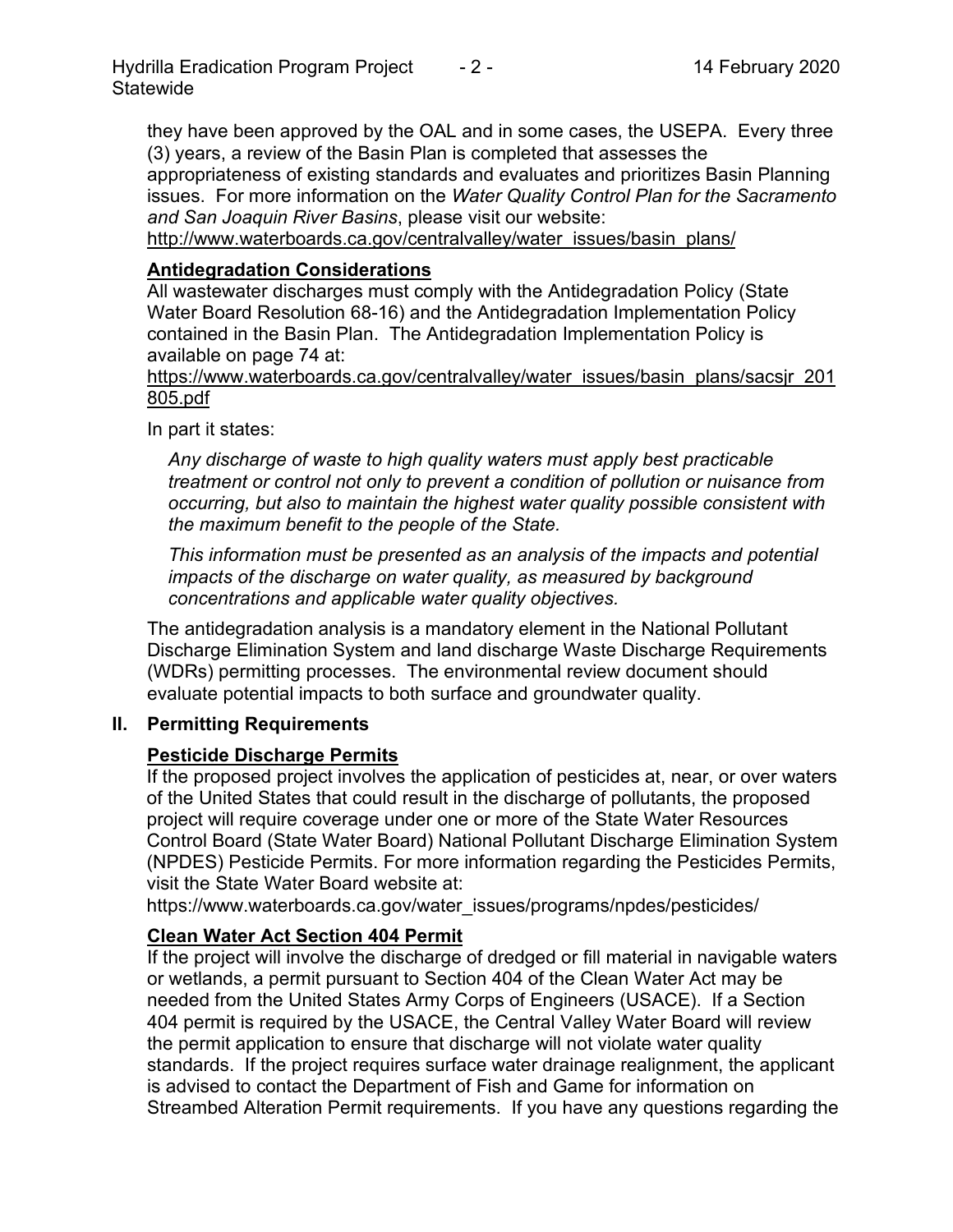Clean Water Act Section 404 permits, please contact the Regulatory Division of the Sacramento District of USACE at (916) 557-5250.

#### **Clean Water Act Section 401 Permit – Water Quality Certification**

If an USACE permit (e.g., Non-Reporting Nationwide Permit, Nationwide Permit, Letter of Permission, Individual Permit, Regional General Permit, Programmatic General Permit), or any other federal permit (e.g., Section 10 of the Rivers and Harbors Act or Section 9 from the United States Coast Guard), is required for this project due to the disturbance of waters of the United States (such as streams and wetlands), then a Water Quality Certification must be obtained from the Central Valley Water Board prior to initiation of project activities. There are no waivers for 401 Water Quality Certifications. For more information on the Water Quality Certification, visit the Central Valley Water Board website at:

https://www.waterboards.ca.gov/centralvalley/water\_issues/water\_quality\_certificati on/

#### **Waste Discharge Requirements – Discharges to Waters of the State**

If USACE determines that only non-jurisdictional waters of the State (i.e., "nonfederal" waters of the State) are present in the proposed project area, the proposed project may require a Waste Discharge Requirement (WDR) permit to be issued by Central Valley Water Board. Under the California Porter-Cologne Water Quality Control Act, discharges to all waters of the State, including all wetlands and other waters of the State including, but not limited to, isolated wetlands, are subject to State regulation. For more information on the Waste Discharges to Surface Water NPDES Program and WDR processes, visit the Central Valley Water Board website at:https://www.waterboards.ca.gov/centralvalley/water\_issues/waste\_to\_surface\_w ater/

Projects involving excavation or fill activities impacting less than 0.2 acre or 400 linear feet of non-jurisdictional waters of the state and projects involving dredging activities impacting less than 50 cubic yards of non-jurisdictional waters of the state may be eligible for coverage under the State Water Resources Control Board Water Quality Order No. 2004-0004-DWQ (General Order 2004-0004). For more information on the General Order 2004-0004, visit the State Water Resources Control Board website at:

https://www.waterboards.ca.gov/board\_decisions/adopted\_orders/water\_quality/20 04/wqo/wqo2004-0004.pdf

#### **Dewatering Permit**

If the proposed project includes construction or groundwater dewatering to be discharged to land, the proponent may apply for coverage under State Water Board General Water Quality Order (Low Risk General Order) 2003-0003 or the Central Valley Water Board's Waiver of Report of Waste Discharge and Waste Discharge Requirements (Low Risk Waiver) R5-2013-0145. Small temporary construction dewatering projects are projects that discharge groundwater to land from excavation activities or dewatering of underground utility vaults. Dischargers seeking coverage under the General Order or Waiver must file a Notice of Intent with the Central Valley Water Board prior to beginning discharge.